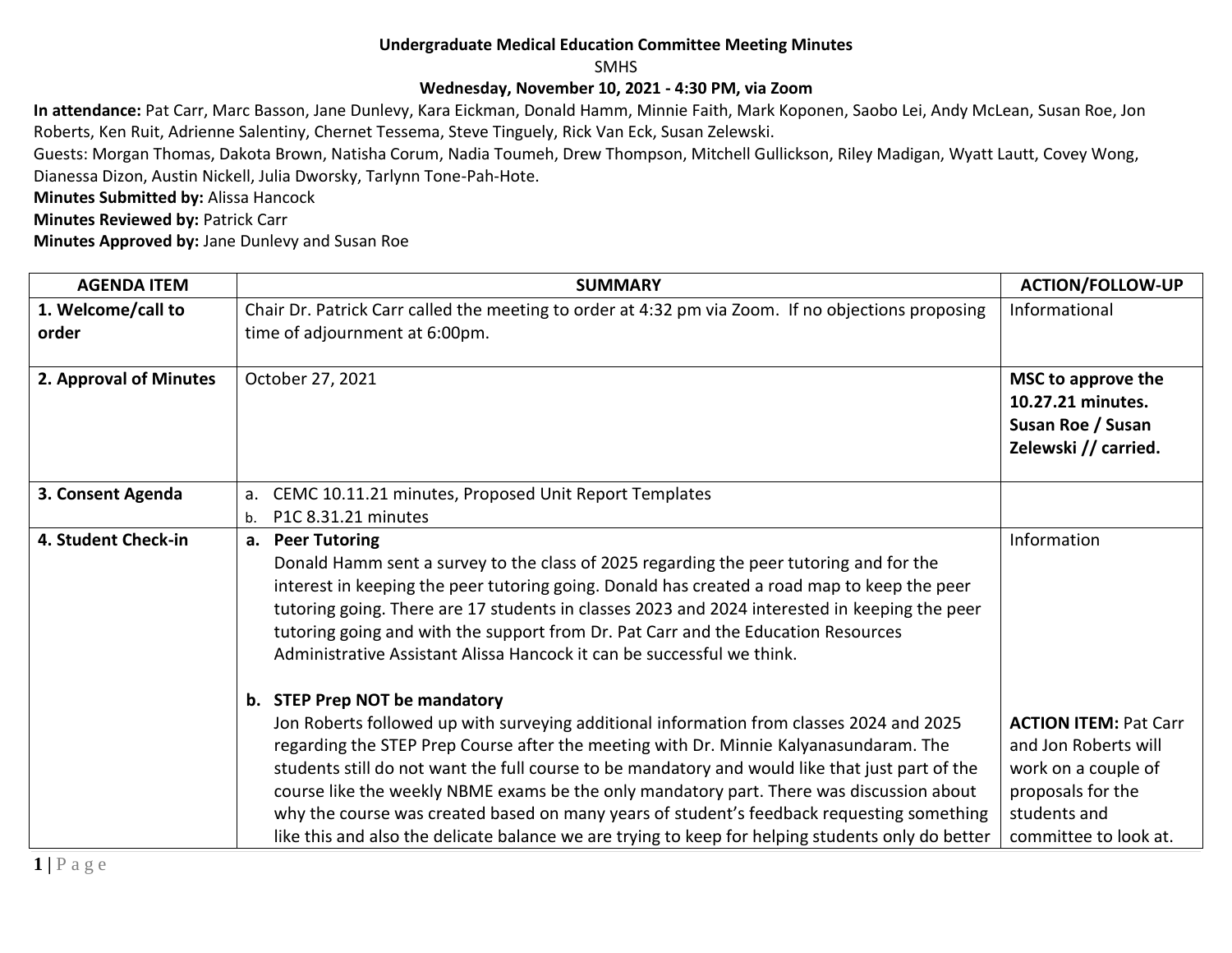|                             | and to not allow any student to fail because that only hurts the student's future. Suggestion to<br>put more of the responsibility on the students to make sure they don't fail but we as a school<br>do not want to risk one student failing. Discussion continued with a suggestion to have<br>asynchronous learning that students would have to complete with the weekly NMBE exams vs<br>having the face to face sessions. The students would like to see flexibility in the course.<br>Another suggestion is that the gateway CBSE exam could be a deciding factor in the amount of<br>require sessions a student would have to take in the STEP Prep Course. This would put the<br>responsibly on the student but also allow the school to provide students with tools to help |                                                                                                                                                                                                           |
|-----------------------------|--------------------------------------------------------------------------------------------------------------------------------------------------------------------------------------------------------------------------------------------------------------------------------------------------------------------------------------------------------------------------------------------------------------------------------------------------------------------------------------------------------------------------------------------------------------------------------------------------------------------------------------------------------------------------------------------------------------------------------------------------------------------------------------|-----------------------------------------------------------------------------------------------------------------------------------------------------------------------------------------------------------|
|                             | them succeed, and lower the risk of failing STEP 1. Dr. Pat Carr and Jon Roberts will work out<br>the details of this plan and provide a couple of options for students and committee to discuss.                                                                                                                                                                                                                                                                                                                                                                                                                                                                                                                                                                                    |                                                                                                                                                                                                           |
| <b>5. Committee Reports</b> | a. Committee Reports<br>i. Committees<br>a. P2P3C<br>1. STEP Prep Course Description<br>b. CEMC<br>c. P1C<br>1. Unit 3 Schedule<br>d. DQIP - Office of Medical Accreditation: EASRC/SASRC/FASRC<br>e. Ad hoc Committees                                                                                                                                                                                                                                                                                                                                                                                                                                                                                                                                                              | Tabled                                                                                                                                                                                                    |
| <b>6. Special Orders</b>    | a. Curriculum as a Whole Report<br>Drs. Pat Carr and Rick Van Eck have taken the data from several analyses provided by CEMC to<br>draft this Curriculum as a Whole Report, which is separate from the phase and unit reports.<br>Drs. Carr and Van Eck presented the report to the committee along with their own preliminary<br>interpretations and potential actions and recommendations. The outcomes for the medical<br>curriculum have met the required thresholds. There were no recommendations or action items<br>related to the outcomes. Dr. Tinguely pointed out that the wording needs to be clarified that<br>the pass rate is the 'cumulative pass rate on all assessments' on all associated assessment                                                              | <b>ACTION ITEM: Rick Van</b><br>Eck will send the<br>updated report to<br>Adrienne Salentiny for<br>template update.<br>Recommended that<br>P2P3C have a<br>conversation about<br>objectives for domain 6 |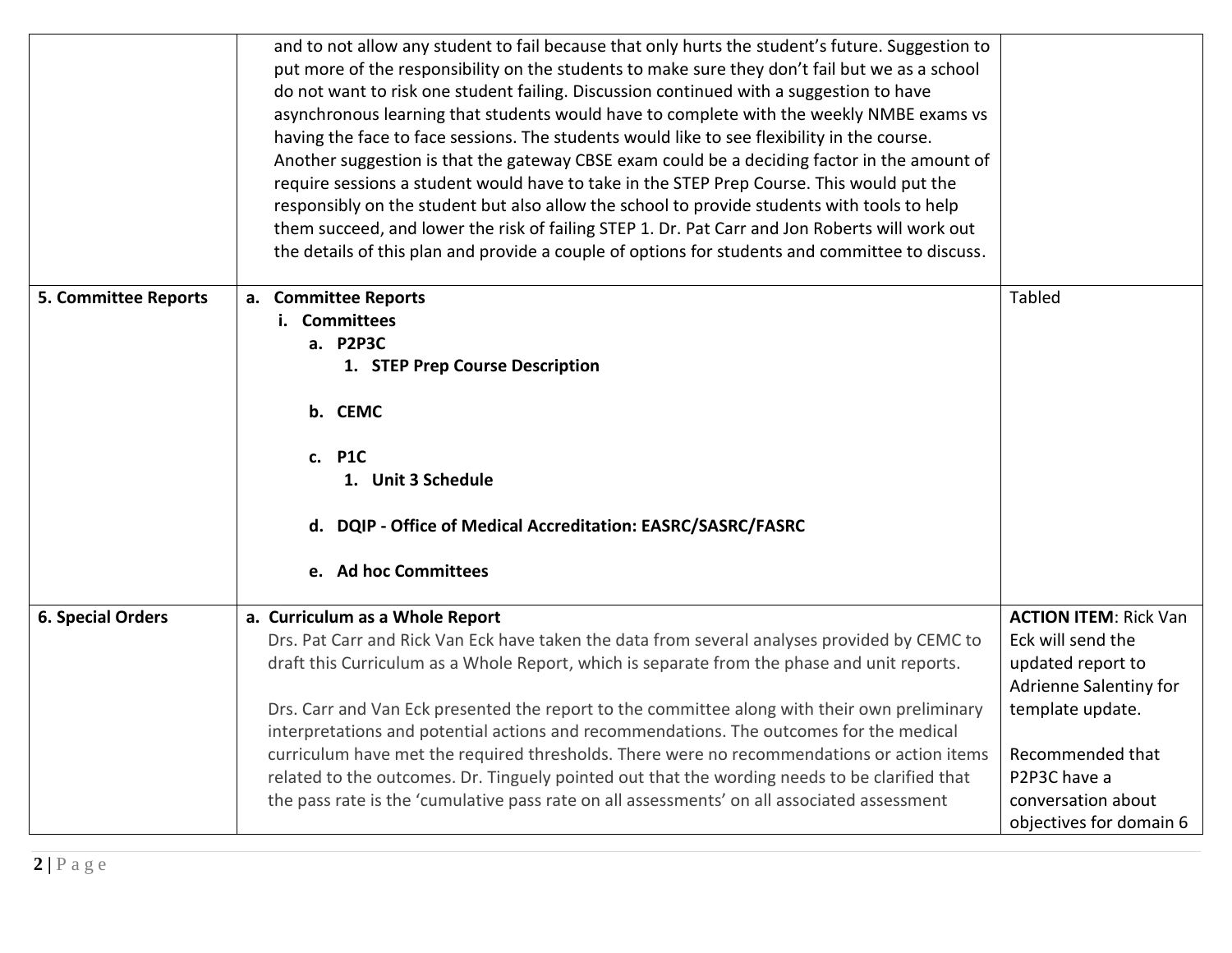| measures'. Dr. Rick Van Eck will update that and send to Dr. Adrienne Salentiny for the<br>template also.                                                                                                                                                                                                                                                                                                                                                                                                                                                                                                                                                                                                                                                                                                                                                                                                                                                                                                                                                                                                                                                                                                                                                                                                                                    | & 8.                                                                                                                |
|----------------------------------------------------------------------------------------------------------------------------------------------------------------------------------------------------------------------------------------------------------------------------------------------------------------------------------------------------------------------------------------------------------------------------------------------------------------------------------------------------------------------------------------------------------------------------------------------------------------------------------------------------------------------------------------------------------------------------------------------------------------------------------------------------------------------------------------------------------------------------------------------------------------------------------------------------------------------------------------------------------------------------------------------------------------------------------------------------------------------------------------------------------------------------------------------------------------------------------------------------------------------------------------------------------------------------------------------|---------------------------------------------------------------------------------------------------------------------|
| Regarding the organization and structure of the curriculum (Metric 2), Drs. Carr and Van Eck<br>identified potential gaps and unwanted redundancies but pointed out that sometimes there<br>are intentional redundancies, so not all high numbers are bad. They also pointed out that the<br>curriculum has made an intentional effort to increase the biomedical sciences in phase 2 & 3<br>and that this and other changes may not be reflected in the current analyses because of timing.<br>Recommendations included:<br>It may be beneficial to ask P1C and P2P3C to examine the objectives for these domains<br>$\bullet$<br>with low numbers to determine whether the number of objectives is sufficient, whether<br>any other existing objectives should be linked to the competencies in this domain, and<br>whether any new objectives may need to be created.<br>It may be worth asking P2P3C to review whether any objectives for Domain 6 and<br>Domain 8 are needed or present in Phase 3.<br>It may be worth asking P1C and P2P3C to review existing course/clerkship/AI objectives<br>to determine whether any of them should be linked to competencies that have none<br>currently linked.<br>Recommend that the list of objectives showing potential be referred to P1C and P2P3C<br>to determine if any action is needed. | MSC to accept the<br><b>Curriculum as a Whole</b><br><b>Report. Jane Dunlevy /</b><br>Susan Zelewski //<br>carried. |
| Data on vertical and horizontal integration disciplines and the presence and balance of<br>disciplines within and across phases appears to meet the outcomes of the curriculum and the<br>adopted definitions of vertical and horizontal integration. Multiple disciplines appear in Phase 1<br>and Phase 2 courses in the order and proportion consistent with the design of the curriculum.<br>It was noted that there is also a survey going out regarding the interprofessional opportunities<br>available to students during the clerkships, as a way to find ways to increase the options<br>available to students in phase 2 & 3, and that this may increase the presence of<br>interprofessionalism in those phases in the future.                                                                                                                                                                                                                                                                                                                                                                                                                                                                                                                                                                                                   |                                                                                                                     |
| The vertical integration shows that biomedical sciences is more heavily taught in phase 1,<br>gradually decreases but remains present across phases 2 & 3, while clinical science is present in<br>Phase 1 and gradually increases across Phases 2 and 3. This appears consistent with what you<br>would expect and both biomedical and clinical sciences are taught in all phases. There were no<br>comments, concerns, or recommendations about the vertical and horizontal integration.<br>However, one inconsistency was found between two tables regarding the presence of                                                                                                                                                                                                                                                                                                                                                                                                                                                                                                                                                                                                                                                                                                                                                              |                                                                                                                     |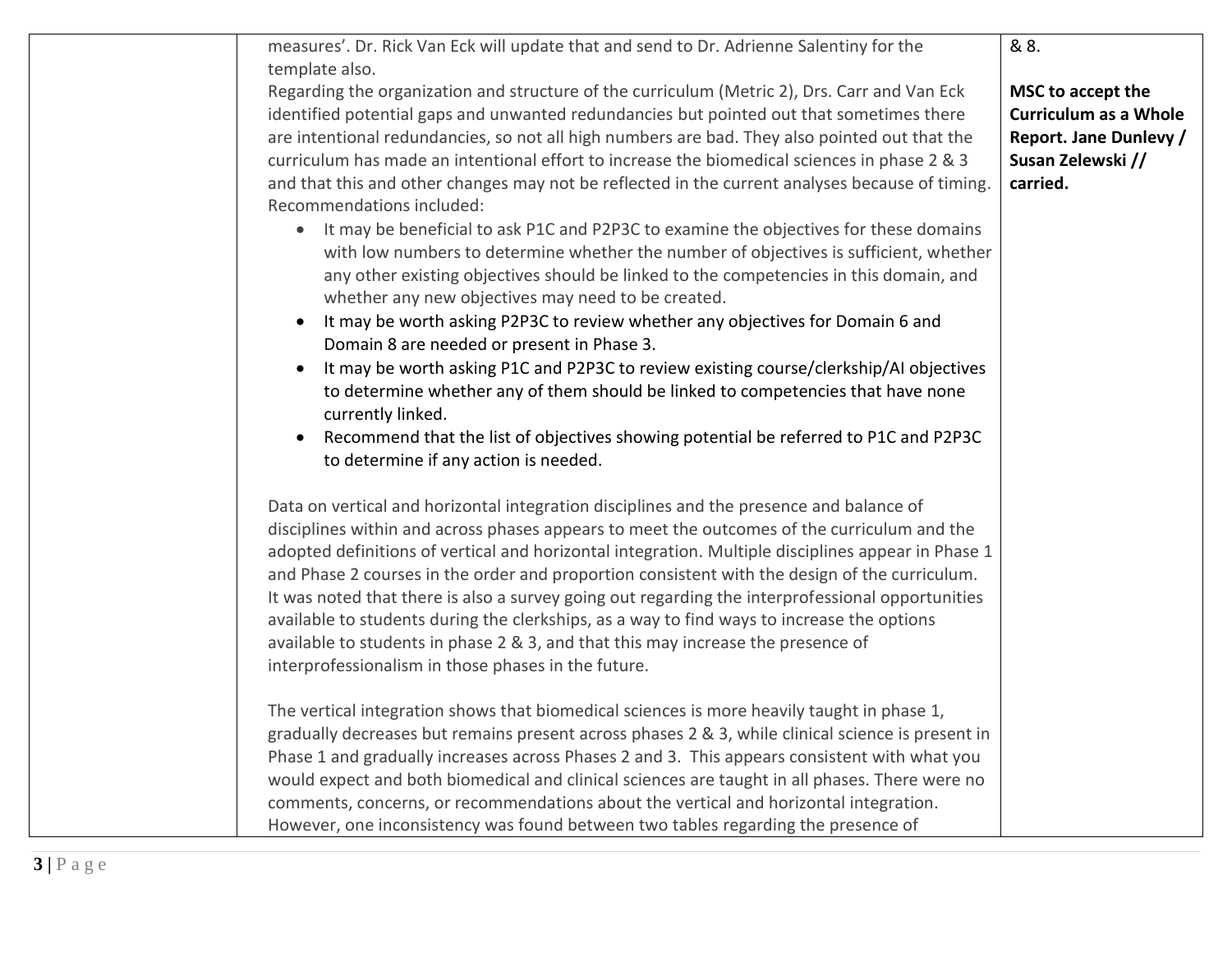| neuroscience in Unified Session 5. Dr. Van Eck and Dr. Salentiny agree to reconcile this<br>inconsistency but it was judged that it would not affect the committee's decision or judgement.                                                                                                                                                                                                                                                                                                                                                                                                                                                                                                                                                                                                                                                                                                                                                                                                                                                                                                                                                                                                                                                                                                                                                                                 |               |  |
|-----------------------------------------------------------------------------------------------------------------------------------------------------------------------------------------------------------------------------------------------------------------------------------------------------------------------------------------------------------------------------------------------------------------------------------------------------------------------------------------------------------------------------------------------------------------------------------------------------------------------------------------------------------------------------------------------------------------------------------------------------------------------------------------------------------------------------------------------------------------------------------------------------------------------------------------------------------------------------------------------------------------------------------------------------------------------------------------------------------------------------------------------------------------------------------------------------------------------------------------------------------------------------------------------------------------------------------------------------------------------------|---------------|--|
| The third metric is for the instructional and assessment methods and how often each type is<br>used in the curriculum. The presence, variety, and emphasis of the instructional methods and<br>assessment methods across the curriculum were judged to be sufficient and to reflect the<br>needs of the curriculum in meeting the outcomes of the program. In Phase 1, it was noted that<br>Lecture is the most common instructional method being present 66 times per course in the<br>phase for an average of 77 hours for each course. The next most common instructional<br>methods were Discussion, Small Group (22 events per course), Problem-Based Learning (22<br>events per course), and Patient Presentation-Patient (27 events per course). These three<br>combined (71 events, and 107 hours on average per course) primarily reflect the Patient-<br>Centered Learning curriculum, which indicates that Lecture is actually not the primary<br>instructional method in Phase 1. Phase 2 & 3 relies heavily on preceptorship but still have some<br>lectures and independent learning. No actions were recommended but it was observed that<br>moving forward, it may be beneficial to continue to explore ways to reduce the frequency or<br>duration of lecture, by using other instructional methods or by adding active learning<br>components to lecture. |               |  |
| There were no additional overall comments or recommendations for the report.                                                                                                                                                                                                                                                                                                                                                                                                                                                                                                                                                                                                                                                                                                                                                                                                                                                                                                                                                                                                                                                                                                                                                                                                                                                                                                |               |  |
| b. Review of Med Program Competencies                                                                                                                                                                                                                                                                                                                                                                                                                                                                                                                                                                                                                                                                                                                                                                                                                                                                                                                                                                                                                                                                                                                                                                                                                                                                                                                                       | <b>Tabled</b> |  |
| c. GQ questions below 10 <sup>th</sup> percentile                                                                                                                                                                                                                                                                                                                                                                                                                                                                                                                                                                                                                                                                                                                                                                                                                                                                                                                                                                                                                                                                                                                                                                                                                                                                                                                           | <b>Tabled</b> |  |
| d. Integration of 15 min, 30 min and 45 min slides for lectures (to help them remain on time)                                                                                                                                                                                                                                                                                                                                                                                                                                                                                                                                                                                                                                                                                                                                                                                                                                                                                                                                                                                                                                                                                                                                                                                                                                                                               | Tabled        |  |
| e. Ombudsperson for receiving sensitive feedback (so it may remain anonymous)                                                                                                                                                                                                                                                                                                                                                                                                                                                                                                                                                                                                                                                                                                                                                                                                                                                                                                                                                                                                                                                                                                                                                                                                                                                                                               | <b>Tabled</b> |  |
| f. Revisit grade review policy in light of ranking (high-15, 20, 40, 20,5-low)                                                                                                                                                                                                                                                                                                                                                                                                                                                                                                                                                                                                                                                                                                                                                                                                                                                                                                                                                                                                                                                                                                                                                                                                                                                                                              | Tabled        |  |